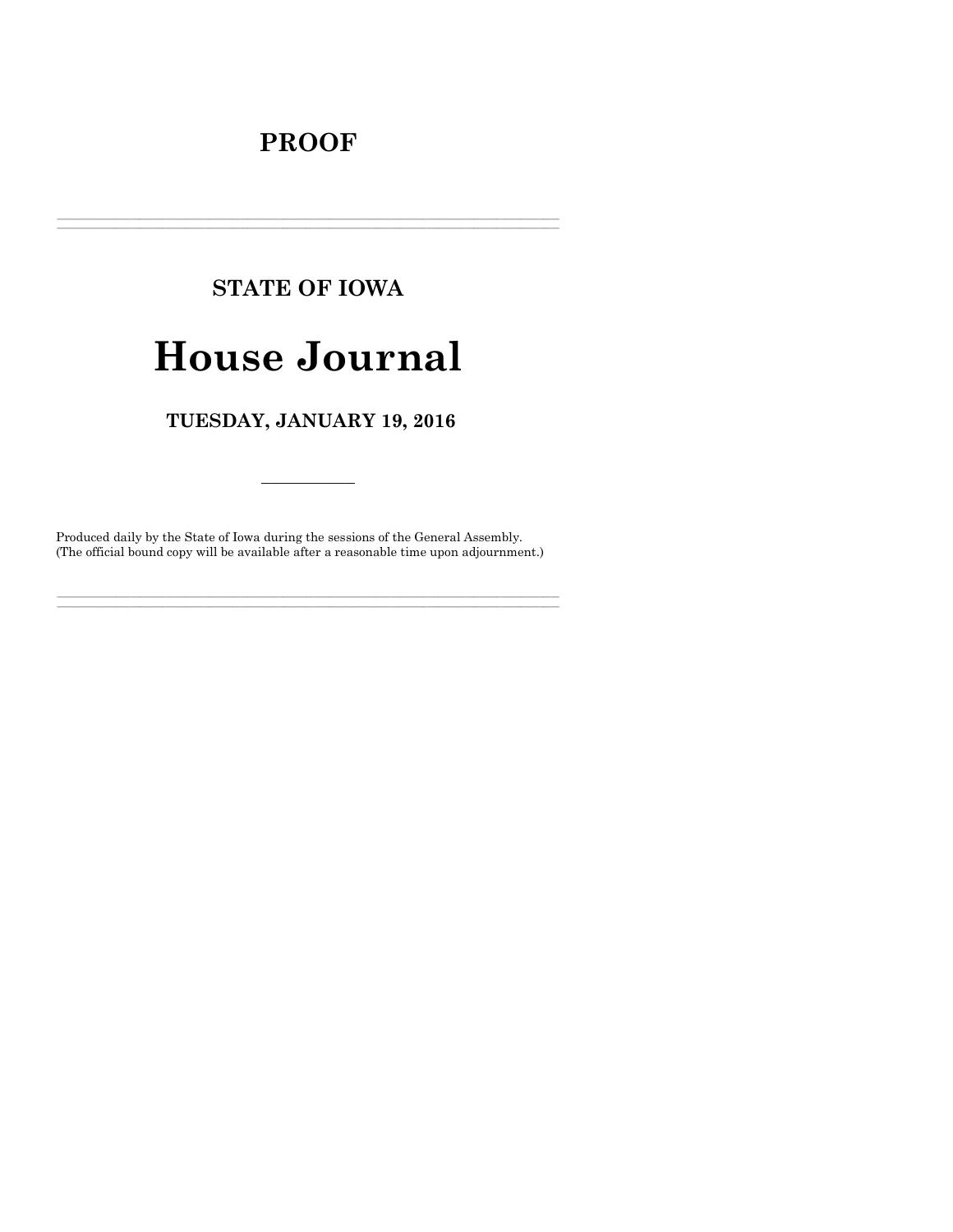# **JOURNAL OF THE HOUSE**

Ninth Calendar Day - Sixth Session Day

Hall of the House of Representatives Des Moines, Iowa, Tuesday, January 19, 2016

The House met pursuant to adjournment at 10:00 a.m., Speaker Upmeyer in the chair.

Prayer was offered by Pastor Mike Maddick, Trinity Lutheran Church, State Center. He was the guest of Representative Fisher of Tama.

#### PLEDGE OF ALLEGIANCE

The Pledge of Allegiance was led by Natalie Steinke, Chief Clerk's Page from Gibson.

The Journal of Friday, January 15, 2016, was approved.

#### INTRODUCTION OF BILLS

**[House File 2053,](http://coolice.legis.iowa.gov/Cool-ICE/default.asp?Category=billinfo&Service=Billbook&frame=1&GA=86&hbill=HF2053)** by Salmon, Gustafson, Heartsill, Holt, Kooiker, Kaufmann, Watts, Baxter, Gassman, Sheets, Landon, Fisher, Nunn, Branhagen, Klein, and Rogers, a bill for an act relating to statewide student assessments and to student data collection by the department of education, school districts, and accredited nonpublic schools.

Read first time and referred to committee on **Education.**

**[House File 2054,](http://coolice.legis.iowa.gov/Cool-ICE/default.asp?Category=billinfo&Service=Billbook&frame=1&GA=86&hbill=HF2054)** by Salmon, Watts, Fisher, Holt, Sheets, Heartsill, Gustafson, Kooiker, Baxter, Gassman, Branhagen, Klein, Dolecheck, and Rogers, a bill for an act relating to core science standards adopted by the state board of education.

Read first time and referred to committee on **Education.**

**[House File 2055,](http://coolice.legis.iowa.gov/Cool-ICE/default.asp?Category=billinfo&Service=Billbook&frame=1&GA=86&hbill=HF2055)** by Meyer, a bill for an act relating to the waiting period for a decree of change of name.

Read first time and referred to committee on **Judiciary.**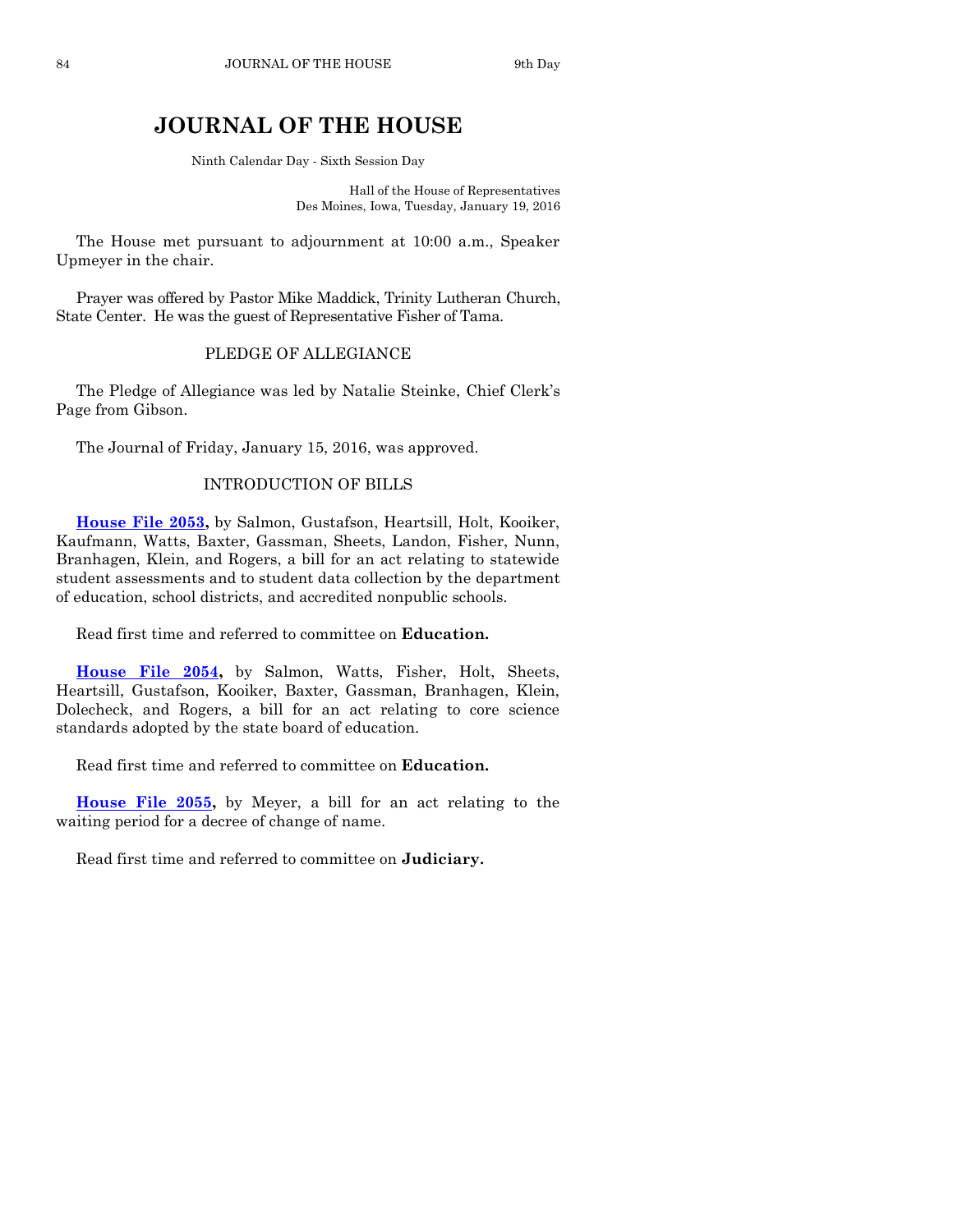**[House File 2056,](http://coolice.legis.iowa.gov/Cool-ICE/default.asp?Category=billinfo&Service=Billbook&frame=1&GA=86&hbill=HF2056)** by Lykam, a bill for an act relating to an exemption from jury service for persons at least seventy-three years of age and making penalties applicable.

Read first time and referred to committee on **Judiciary.**

**[House File 2057,](http://coolice.legis.iowa.gov/Cool-ICE/default.asp?Category=billinfo&Service=Billbook&frame=1&GA=86&hbill=HF2057)** by Salmon, Gustafson, Wills, Holt, Heartsill, Kooiker, Watts, Sheets, Fisher, Branhagen, Klein, Gassman, Huseman, Dolecheck, and Baxter, a bill for an act relating to the carrying and possession of weapons and providing penalties.

Read first time and referred to committee on **Judiciary.**

**[House File 2058,](http://coolice.legis.iowa.gov/Cool-ICE/default.asp?Category=billinfo&Service=Billbook&frame=1&GA=86&hbill=HF2058)** by Pettengill, a bill for an act relating to requirements for the transfer of township funds raised for purposes of acquiring a public hall.

Read first time and referred to committee on **Local Government.**

On motion by Hagenow of Polk, the House was recessed at 10:06 a.m., until 4:00 p.m.

#### AFTERNOON SESSION

The House reconvened at 4:19 p.m., Speaker Upmeyer in the chair.

#### HOUSE STUDY BILL COMMITTEE ASSIGNMENTS

#### **[H.S.B. 504](http://coolice.legis.iowa.gov/Cool-ICE/default.asp?Category=billinfo&Service=Billbook&frame=1&GA=86&hbill=HSB504) Commerce**

Authorizing political subdivisions to invest in certain joint investment trusts that are operated in accordance with the governmental accounting standards board.

#### **[H.S.B. 505](http://coolice.legis.iowa.gov/Cool-ICE/default.asp?Category=billinfo&Service=Billbook&frame=1&GA=86&hbill=HSB505) Commerce**

Eliminating civil liability provisions for alcoholic beverage licensees or permittees.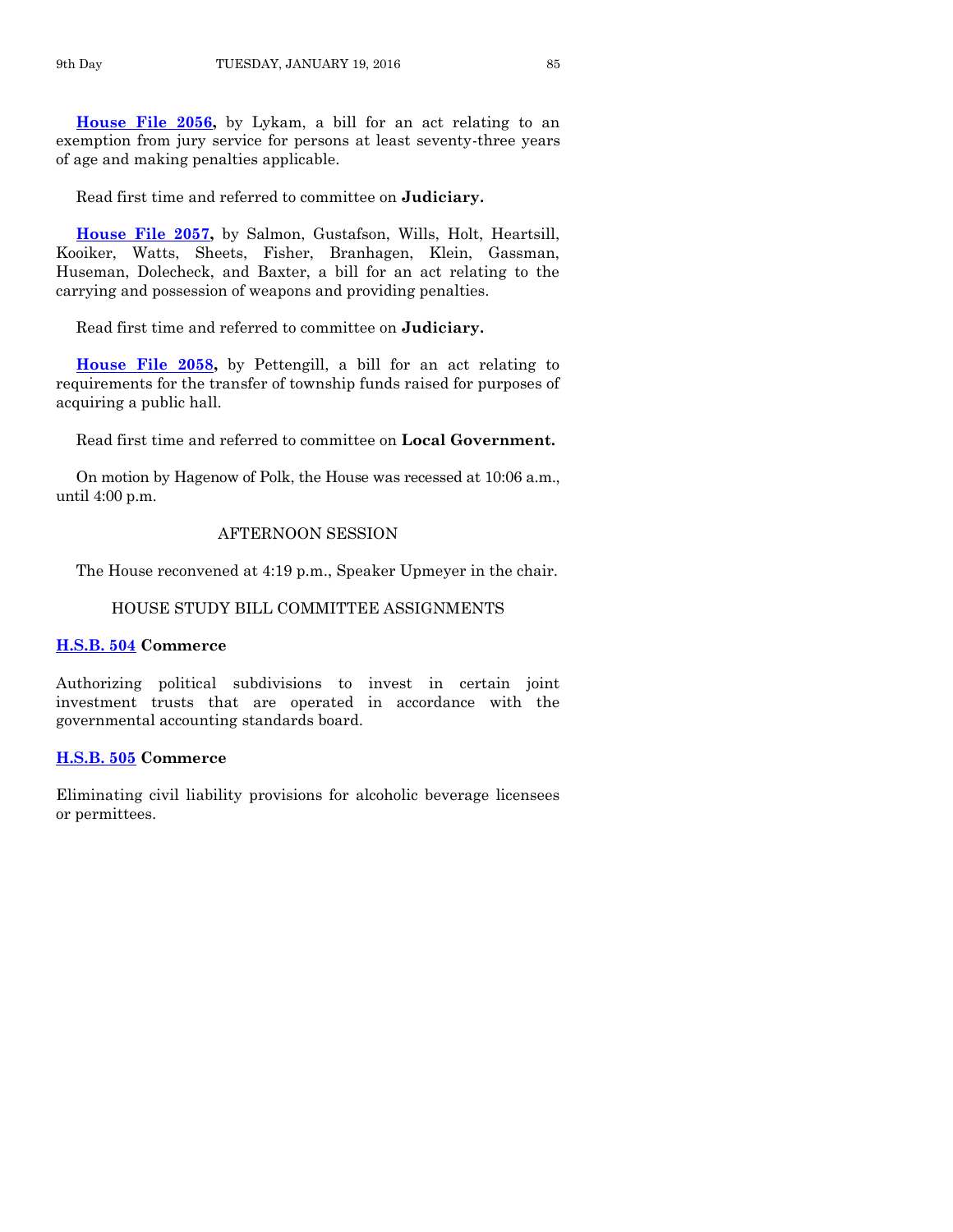# **[H.S.B. 506](http://coolice.legis.iowa.gov/Cool-ICE/default.asp?Category=billinfo&Service=Billbook&frame=1&GA=86&hbill=HSB506) Commerce**

Relating to utility facilities of electric transmission owners within public road rights-of-way.

# **[H.S.B. 507](http://coolice.legis.iowa.gov/Cool-ICE/default.asp?Category=billinfo&Service=Billbook&frame=1&GA=86&hbill=HSB507) Environmental Protection**

Relating to the refund values paid upon return of beverage containers and making penalties applicable.

# **[H.S.B. 508](http://coolice.legis.iowa.gov/Cool-ICE/default.asp?Category=billinfo&Service=Billbook&frame=1&GA=86&hbill=HSB508) Environmental Protection**

Requiring consumers to redeem beverage container deposits at redemption centers.

# **[H.S.B. 509](http://coolice.legis.iowa.gov/Cool-ICE/default.asp?Category=billinfo&Service=Billbook&frame=1&GA=86&hbill=HSB509) Environmental Protection**

To include containers for water, juice, and sports drinks in the beverage containers control program.

# **[H.S.B. 510](http://coolice.legis.iowa.gov/Cool-ICE/default.asp?Category=billinfo&Service=Billbook&frame=1&GA=86&hbill=HSB510) Environmental Protection**

Repealing the beverage containers control program.

# **[H.S.B. 511](http://coolice.legis.iowa.gov/Cool-ICE/default.asp?Category=billinfo&Service=Billbook&frame=1&GA=86&hbill=HSB511) Human Resources**

Relating to the certificate of need process including procedures for contested applications and applications relating to institutional health facilities in rural areas.

# **[H.S.B. 512](http://coolice.legis.iowa.gov/Cool-ICE/default.asp?Category=billinfo&Service=Billbook&frame=1&GA=86&hbill=HSB512) State Government**

Relating to permissible gifts from restricted donors to public officials, public employees, candidates, and immediate family members of such persons.

# **[H.S.B. 513](http://coolice.legis.iowa.gov/Cool-ICE/default.asp?Category=billinfo&Service=Billbook&frame=1&GA=86&hbill=HSB513) State Government**

Relating to elections administration with respect to the address confidentiality program, satellite absentee voting, and the conduct of school district elections.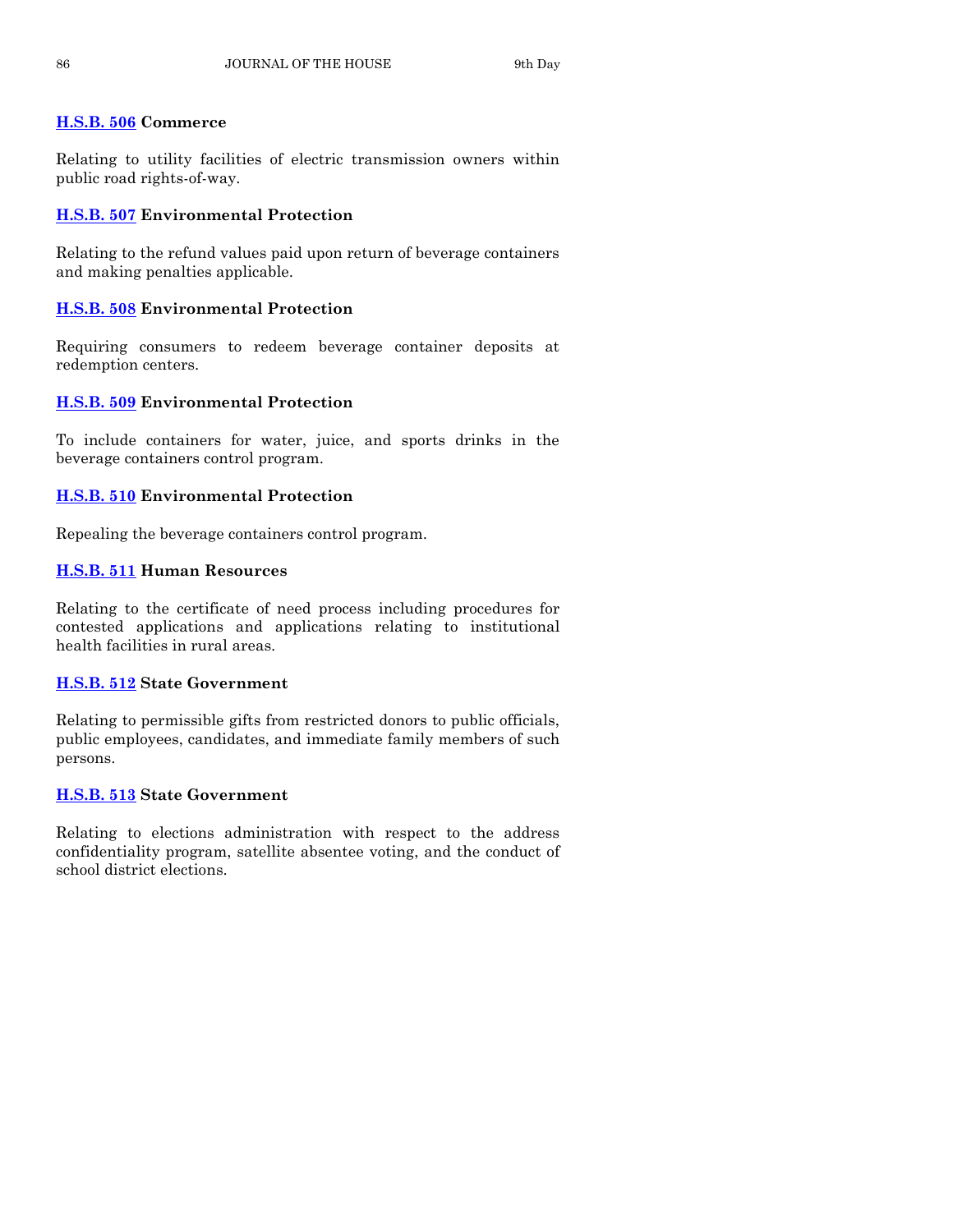#### **[H.S.B. 514](http://coolice.legis.iowa.gov/Cool-ICE/default.asp?Category=billinfo&Service=Billbook&frame=1&GA=86&hbill=HSB514) State Government**

Relating to absentee voting by uniformed and overseas citizens.

#### **[H.S.B. 515](http://coolice.legis.iowa.gov/Cool-ICE/default.asp?Category=billinfo&Service=Billbook&frame=1&GA=86&hbill=HSB515) State Government**

Concerning reports of financial irregularities filed by the state auditor with a county attorney.

#### **[H.S.B. 516](http://coolice.legis.iowa.gov/Cool-ICE/default.asp?Category=billinfo&Service=Billbook&frame=1&GA=86&hbill=HSB516) State Government**

Relating to public disclosure of the receipt of certain gifts, bequests, and honoraria and making penalties applicable.

### **[H.S.B. 517](http://coolice.legis.iowa.gov/Cool-ICE/default.asp?Category=billinfo&Service=Billbook&frame=1&GA=86&hbill=HSB517) State Government**

Relating to the use of public resources for political purposes.

#### SUBCOMMITTEE ASSIGNMENTS

**[House Joint Resolution 2001](http://coolice.legis.iowa.gov/Cool-ICE/default.asp?Category=billinfo&Service=Billbook&frame=1&GA=86&hbill=HJR2001)**

State Government: Watts, Chair; Mascher and Vander Linden.

**[House Joint Resolution 2003](http://coolice.legis.iowa.gov/Cool-ICE/default.asp?Category=billinfo&Service=Billbook&frame=1&GA=86&hbill=HJR2003)**

Judiciary: Rizer, Chair; Anderson and Nunn.

#### **[House File 2001](http://coolice.legis.iowa.gov/Cool-ICE/default.asp?Category=billinfo&Service=Billbook&frame=1&GA=86&hbill=HF2001)**

State Government: Branhagen, Chair; Berry and Stanerson.

#### **[House File 2013](http://coolice.legis.iowa.gov/Cool-ICE/default.asp?Category=billinfo&Service=Billbook&frame=1&GA=86&hbill=HF2013)**

State Government: Wills, Chair; Koester and Winckler.

#### **[House File 2042](http://coolice.legis.iowa.gov/Cool-ICE/default.asp?Category=billinfo&Service=Billbook&frame=1&GA=86&hbill=HF2042)**

Judiciary: Windschitl, Chair; Oldson and Paulsen.

#### **[House File 2043](http://coolice.legis.iowa.gov/Cool-ICE/default.asp?Category=billinfo&Service=Billbook&frame=1&GA=86&hbill=HF2043)**

Judiciary: Baxter, Chair; Oldson and Windschitl.

#### **[House File 2044](http://coolice.legis.iowa.gov/Cool-ICE/default.asp?Category=billinfo&Service=Billbook&frame=1&GA=86&hbill=HF2044)**

Judiciary: Heartsill, Chair; Oldson and Windschitl.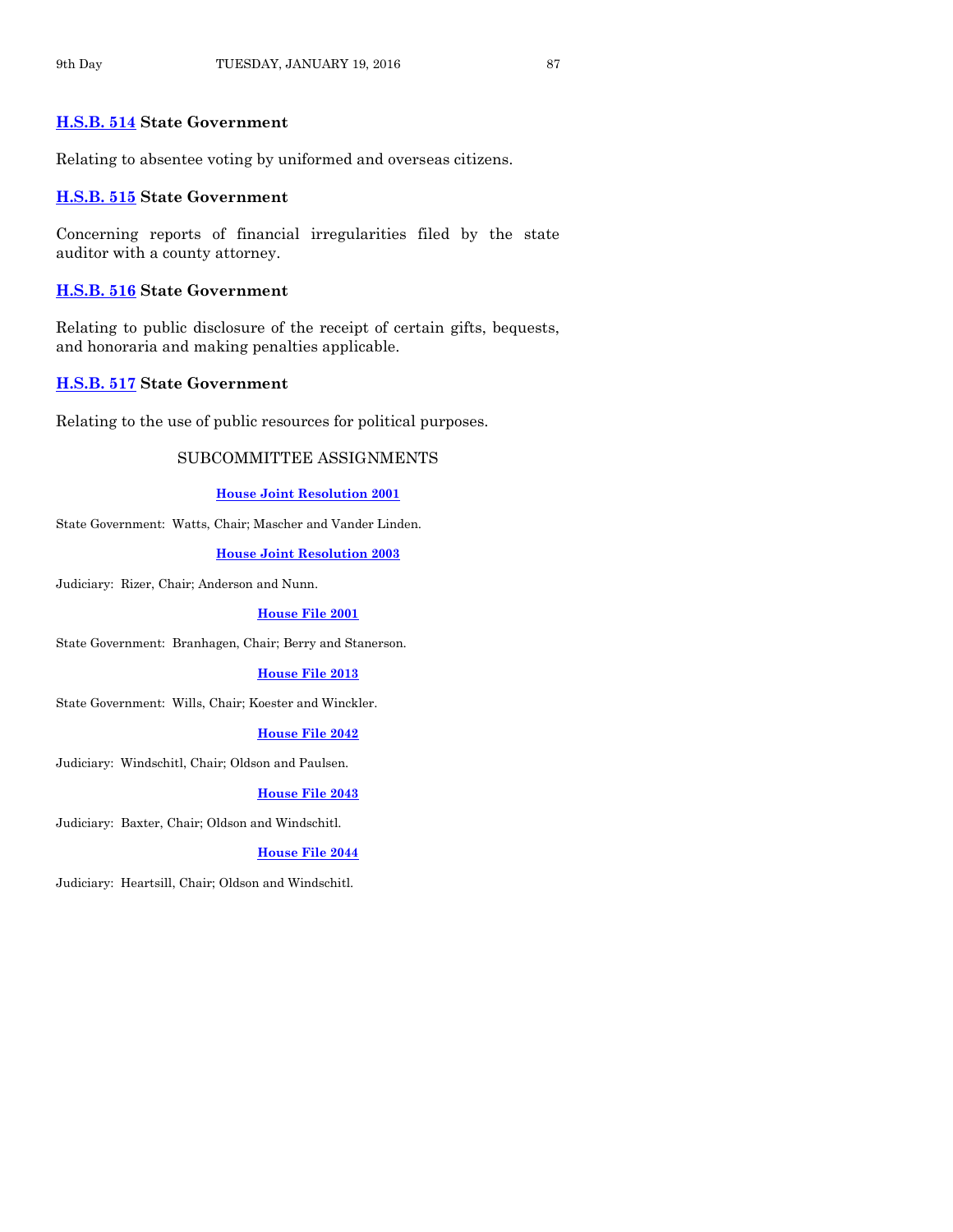## **[House File 2055](http://coolice.legis.iowa.gov/Cool-ICE/default.asp?Category=billinfo&Service=Billbook&frame=1&GA=86&hbill=HF2055)**

Judiciary: Rizer, Chair; Baxter and Meyer.

#### **[House File 2057](http://coolice.legis.iowa.gov/Cool-ICE/default.asp?Category=billinfo&Service=Billbook&frame=1&GA=86&hbill=HF2057)**

Judiciary: Baxter, Chair; Dawson and Gustafson.

### HOUSE STUDY BILL SUBCOMMITTEE ASSIGNMENTS

#### **[House Study Bill 504](http://coolice.legis.iowa.gov/Cool-ICE/default.asp?Category=billinfo&Service=Billbook&frame=1&GA=86&hbill=HSB504)**

Commerce: Carlson, Chair; Dawson and Kaufmann.

#### **[House Study Bill 505](http://coolice.legis.iowa.gov/Cool-ICE/default.asp?Category=billinfo&Service=Billbook&frame=1&GA=86&hbill=HSB505)**

Commerce: Carlson, Chair; Dawson and Rizer.

#### **[House Study Bill 506](http://coolice.legis.iowa.gov/Cool-ICE/default.asp?Category=billinfo&Service=Billbook&frame=1&GA=86&hbill=HSB506)**

Commerce: Watts, Chair; Holz and Ourth.

#### **[House Study Bill 511](http://coolice.legis.iowa.gov/Cool-ICE/default.asp?Category=billinfo&Service=Billbook&frame=1&GA=86&hbill=HSB511)**

Human Resources: L. Miller, Chair; Abdul-Samad and Fry.

#### **[House Study Bill 512](http://coolice.legis.iowa.gov/Cool-ICE/default.asp?Category=billinfo&Service=Billbook&frame=1&GA=86&hbill=HSB512)**

State Government: Highfill, Chair; Kelley and Watts.

#### **[House Study Bill 513](http://coolice.legis.iowa.gov/Cool-ICE/default.asp?Category=billinfo&Service=Billbook&frame=1&GA=86&hbill=HSB513)**

State Government: Hein, Chair; Cohoon and T. Moore.

#### **[House Study Bill 514](http://coolice.legis.iowa.gov/Cool-ICE/default.asp?Category=billinfo&Service=Billbook&frame=1&GA=86&hbill=HSB514)**

State Government: Wills, Chair; Stanerson and Stutsman.

#### **[House Study Bill 515](http://coolice.legis.iowa.gov/Cool-ICE/default.asp?Category=billinfo&Service=Billbook&frame=1&GA=86&hbill=HSB515)**

State Government: Bacon, Chair; Branhagen and T. Taylor.

#### **[House Study Bill 516](http://coolice.legis.iowa.gov/Cool-ICE/default.asp?Category=billinfo&Service=Billbook&frame=1&GA=86&hbill=HSB516)**

State Government: Koester, Chair; Berry and Sexton.

#### **[House Study Bill 517](http://coolice.legis.iowa.gov/Cool-ICE/default.asp?Category=billinfo&Service=Billbook&frame=1&GA=86&hbill=HSB517)**

State Government: Sexton, Chair; Bacon and Hunter.